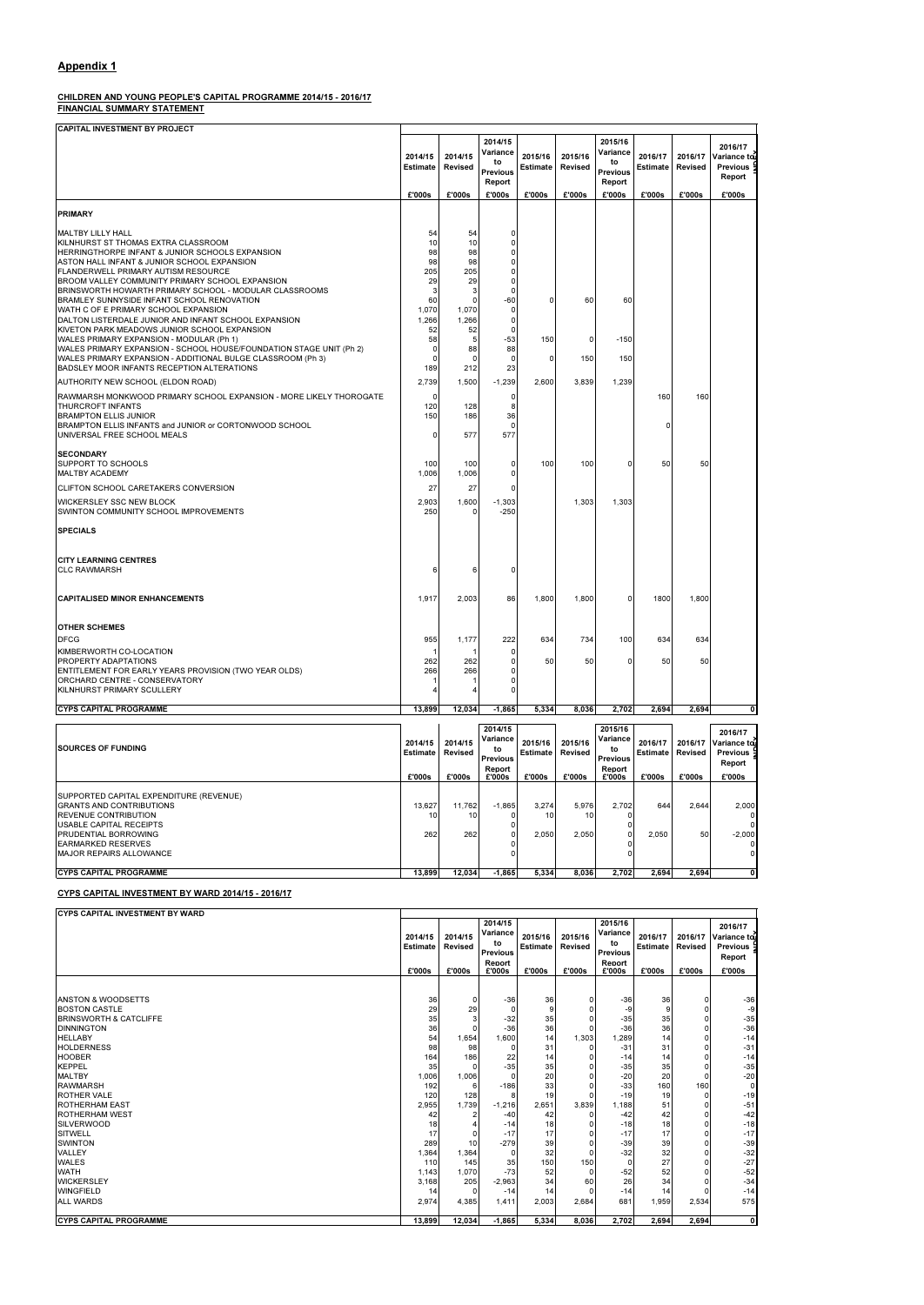#### EDS CULTURE AND LEISURE CAPITAL PROGRAMME 2014/15 - 2016/17 FINANCIAL SUMMARY STATEMENT

| <b>CAPITAL INVESTMENT BY PROJECT</b>                                                                                                                                                                          |                                                |                                      |                                                        |                                         |                                      |                                                               |                                                |                               |                                                               |
|---------------------------------------------------------------------------------------------------------------------------------------------------------------------------------------------------------------|------------------------------------------------|--------------------------------------|--------------------------------------------------------|-----------------------------------------|--------------------------------------|---------------------------------------------------------------|------------------------------------------------|-------------------------------|---------------------------------------------------------------|
|                                                                                                                                                                                                               | 2014/15<br><b>Previous</b><br>Report<br>£'000s | 2014/15<br><b>Estimate</b><br>£'000s | 2014/15<br>Variance to<br>Previous<br>Report<br>£'000s | 2015/16<br>Previous<br>Report<br>£'000s | 2015/16<br><b>Estimate</b><br>£'000s | 2015/16<br>Variance to<br><b>Previous</b><br>Report<br>£'000s | 2016/17<br><b>Previous</b><br>Report<br>£'000s | 2016/17<br>Estimate<br>£'000s | 2016/17<br>Variance to<br><b>Previous</b><br>Report<br>£'000s |
|                                                                                                                                                                                                               |                                                |                                      |                                                        |                                         |                                      |                                                               |                                                |                               |                                                               |
| WATH LIBRARY REFURBISHMENT<br><b>CATCLIFFE GLASS CONE</b><br><b>BRINSWORTH LIBRARY</b><br><b>ISTRATEGIC REVIEW OF LIBRARIES</b><br><b>MALTBY LIBRARY LIFT</b><br><b>ROTHER VALLEY COUNTRY PARK FACILITIES</b> | 155<br>45<br>499<br>78<br>48<br>241            | 155<br>45<br>499<br>78<br>48<br>241  |                                                        |                                         |                                      |                                                               |                                                |                               |                                                               |
| ALEXANDRA PARK                                                                                                                                                                                                | 69                                             | 69                                   |                                                        |                                         |                                      |                                                               |                                                |                               |                                                               |
| <b>GORDON BENNETT PLAY</b><br>SANCTUARY FIELDS                                                                                                                                                                | 69<br>52                                       | 69<br>52                             |                                                        |                                         |                                      |                                                               |                                                |                               |                                                               |
| FIRSBY RESERVOIR PHASE 2 (NEW)                                                                                                                                                                                |                                                | 125                                  | 125                                                    |                                         |                                      |                                                               |                                                |                               |                                                               |
| <b>ICULTURE AND LEISURE CAPITAL PROGRAMME</b>                                                                                                                                                                 | 1,256                                          | 1,381                                | 125                                                    |                                         |                                      |                                                               |                                                |                               | 0                                                             |

| <b>SOURCES OF FUNDING</b>                                                                                                                                                                             | 2014/15<br><b>Previous</b><br>Report<br>£'000s | 2014/15<br><b>Estimate</b><br>£'000s | 2014/15<br><b>Variance to</b><br><b>Previous</b><br>Report<br>£'000s | 2015/16<br><b>Previous</b><br>Report<br>£'000s | 2015/16<br><b>Estimate</b><br>£'000s | 2015/16<br>Variance to<br><b>Previous</b><br>Report<br>£'000s | 2016/17<br><b>Previous</b><br>Report<br>£'000s | 2016/17<br><b>Estimate</b><br>£'000s | 2016/17<br>Variance to<br><b>Previous</b><br>Report<br>£'000s |
|-------------------------------------------------------------------------------------------------------------------------------------------------------------------------------------------------------|------------------------------------------------|--------------------------------------|----------------------------------------------------------------------|------------------------------------------------|--------------------------------------|---------------------------------------------------------------|------------------------------------------------|--------------------------------------|---------------------------------------------------------------|
| SUPPORTED CAPITAL EXPENDITURE (REVENUE)<br><b>GRANTS AND CONTRIBUTIONS</b><br><b>REVENUE CONTRIBUTION</b><br>USABLE CAPITAL RECEIPTS<br><b>PRUDENTIAL BORROWING</b><br><b>MAJOR REPAIRS ALLOWANCE</b> | 210<br>28<br>83<br>935                         | 210<br>28<br>83<br>1.060             | 125                                                                  |                                                |                                      |                                                               |                                                |                                      |                                                               |
| <b>ICULTURE AND LEISURE CAPITAL PROGRAMME</b>                                                                                                                                                         | 1.256                                          | 1.381                                | 125                                                                  |                                                |                                      |                                                               |                                                |                                      |                                                               |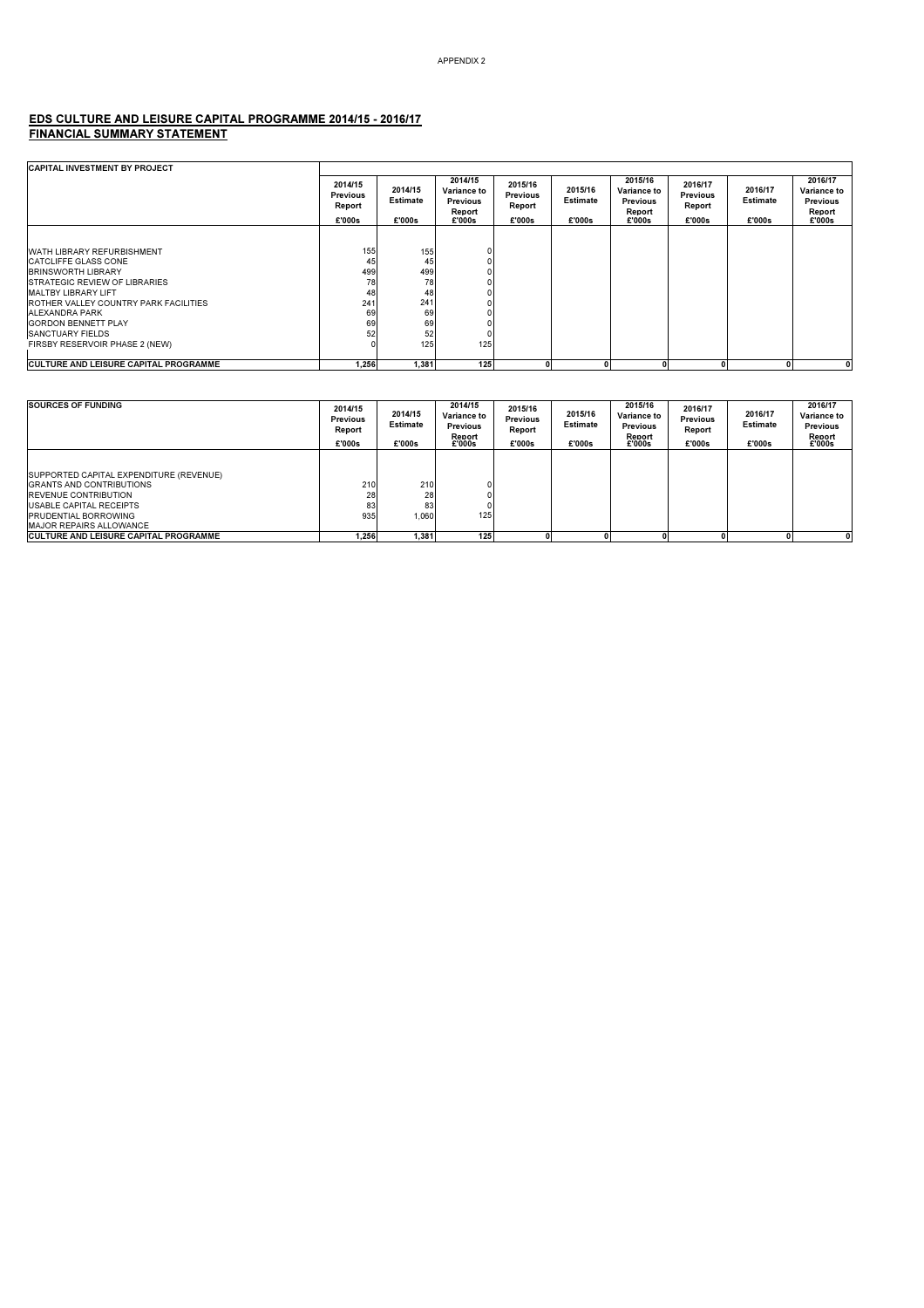#### EDS HIGHWAYS CAPITAL PROGRAMME 2014/15 to 2016/17 FINANCIAL SUMMARY STATEMENT

| <b>CAPITAL INVESTMENT</b>                                                                                                                                                                                         |                                                  |                                                           |                                                               |                                                |                                      |                                                               |                                                |                                      |                                                               |
|-------------------------------------------------------------------------------------------------------------------------------------------------------------------------------------------------------------------|--------------------------------------------------|-----------------------------------------------------------|---------------------------------------------------------------|------------------------------------------------|--------------------------------------|---------------------------------------------------------------|------------------------------------------------|--------------------------------------|---------------------------------------------------------------|
|                                                                                                                                                                                                                   | 2014/15<br><b>Previous</b><br>Report<br>£'000s   | 2014/15<br><b>Estimate</b><br>£'000s                      | 2014/15<br>Variance to<br><b>Previous</b><br>Report<br>£'000s | 2015/16<br><b>Previous</b><br>Report<br>£'000s | 2015/16<br><b>Estimate</b><br>£'000s | 2015/16<br>Variance to<br><b>Previous</b><br>Report<br>£'000s | 2016/17<br><b>Previous</b><br>Report<br>£'000s | 2016/17<br><b>Estimate</b><br>£'000s | 2016/17<br>Variance to<br><b>Previous</b><br>Report<br>£'000s |
|                                                                                                                                                                                                                   |                                                  |                                                           |                                                               |                                                |                                      |                                                               |                                                |                                      |                                                               |
| <b>A57 IMPROVEMENTS</b><br>LTP INTEGRATED TRANSPORT BLOCK<br>LTP HIGHWAY MAINTENANCE<br>LSTF MAIN BID<br><b>REPLACEMENT/UPGRADE STREET LIGHT</b><br><b>OTHER HIGHWAYS PROJECTS</b><br>LED LANTERNS INVEST TO SAVE | 1,652<br>2,578<br>3,382<br>2,136<br>670<br>9.609 | 1,300<br>2,196<br>4,283<br>2,311<br>670<br>1,508<br>1,208 | $-352$<br>$-382$<br>901<br>175<br>$-8,101$<br>1,208           | 650<br>1,745                                   | 200<br>650<br>825                    | 200<br>$-1,745$<br>825                                        | 650<br>550                                     | 650                                  | $-550$                                                        |
| <b>POOL GREEN ROUNDABOUT</b><br><b>OLD FLATTS BRIDGE</b><br><b>ISTREET LIGHTING INVEST TO SAVE</b>                                                                                                                |                                                  | 4,032<br>2,175<br>550                                     | 4,032<br>2,175<br>550                                         |                                                | 925<br>1,744<br>550                  | 925<br>1,744<br>550                                           |                                                | 550                                  | 550                                                           |
| <b>EDS HIGHWAYS CAPITAL PROGRAMME</b>                                                                                                                                                                             | 20,027                                           | 20,233                                                    | 206                                                           | 2,395                                          | 4,894                                | 2,499                                                         | 1,200                                          | 1,200                                |                                                               |

| <b>SOURCES OF FUNDING</b>                                                                                                                                                                             | 2014/15<br>Previous<br>Report<br>£'000s | 2014/15<br><b>Estimate</b><br>£'000s | 2014/15<br>Variance to<br><b>Previous</b><br>Report<br>£'000s | 2015/16<br><b>Previous</b><br>Report<br>£'000s | 2015/16<br><b>Estimate</b><br>£'000s | 2015/16<br>Variance to<br><b>Previous</b><br>Report<br>£'000s | 2016/17<br><b>Previous</b><br>Report<br>£'000s | 2016/17<br><b>Estimate</b><br>£'000s | 2016/17<br>Variance to<br>Previous<br>Report<br>£'000s |
|-------------------------------------------------------------------------------------------------------------------------------------------------------------------------------------------------------|-----------------------------------------|--------------------------------------|---------------------------------------------------------------|------------------------------------------------|--------------------------------------|---------------------------------------------------------------|------------------------------------------------|--------------------------------------|--------------------------------------------------------|
| SUPPORTED CAPITAL EXPENDITURE (REVENUE)<br><b>GRANTS AND CONTRIBUTIONS</b><br><b>REVENUE CONTRIBUTION</b><br>USABLE CAPITAL RECEIPTS<br><b>PRUDENTIAL BORROWING</b><br><b>MAJOR REPAIRS ALLOWANCE</b> | 14.817<br>5.210                         | 16.078<br>4,155                      | 1.261<br>$-1.055$                                             | 2.395                                          | 1.496<br>3.398                       | 1.496<br>1,003                                                | 1,200                                          | 1,200                                |                                                        |
| <b>EDS HIGHWAYS CAPITAL PROGRAMME</b>                                                                                                                                                                 | 20.027                                  | 20.233                               | 206                                                           | 2.395                                          | 4.894                                | 2.499                                                         | 1,200                                          | 1.200                                |                                                        |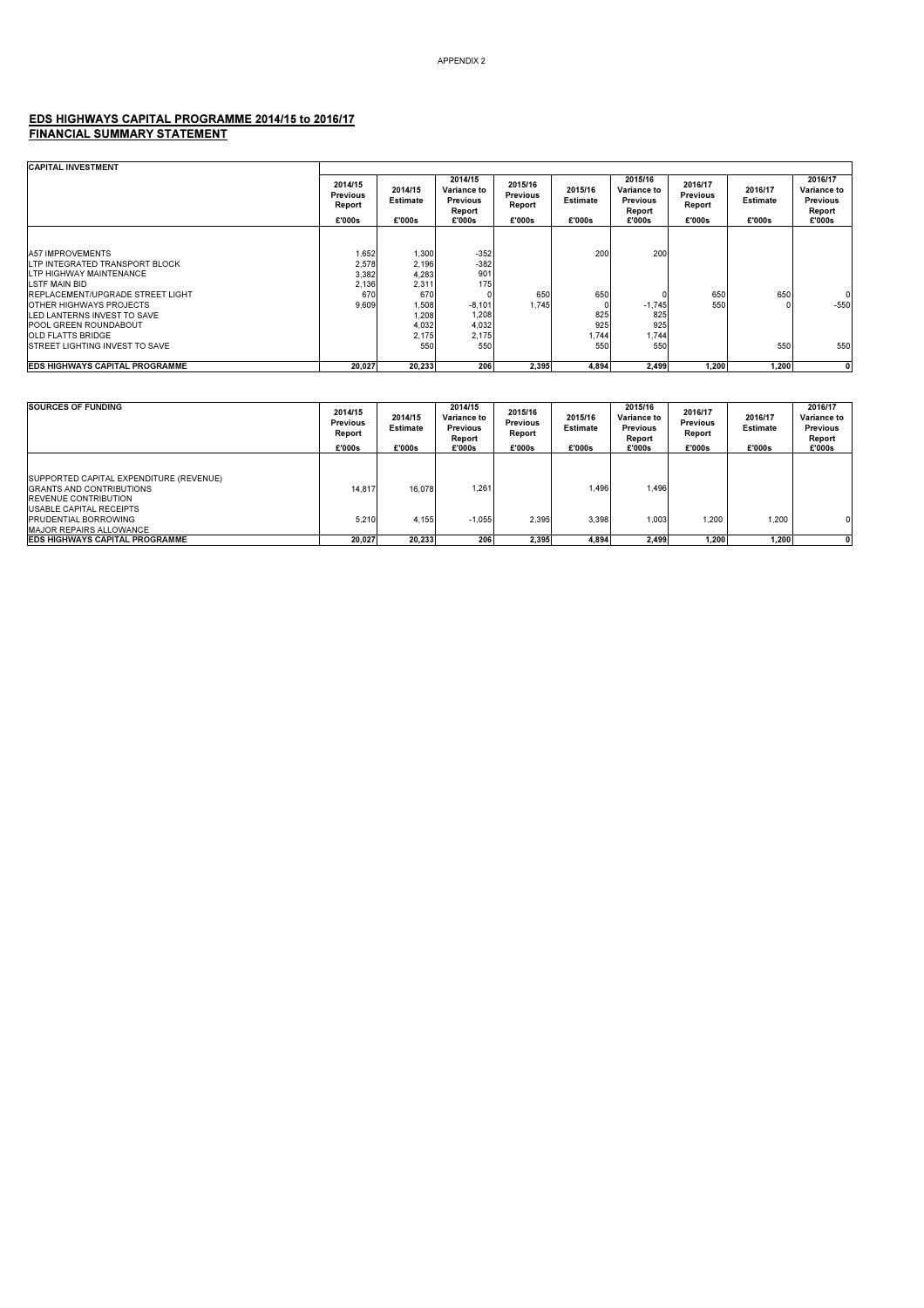#### EDS ECONOMIC REGENERATION CAPITAL PROGRAMME 2014/15 - 2016/17 FINANCIAL SUMMARY STATEMENT

| <b>CAPITAL INVESTMENT</b>                                                                                    |                                                |                                      |                                                        |                                         |                                      |                                                                      |                                         |                                      |                                                               |
|--------------------------------------------------------------------------------------------------------------|------------------------------------------------|--------------------------------------|--------------------------------------------------------|-----------------------------------------|--------------------------------------|----------------------------------------------------------------------|-----------------------------------------|--------------------------------------|---------------------------------------------------------------|
|                                                                                                              | 2014/15<br><b>Previous</b><br>Report<br>£'000s | 2014/15<br><b>Estimate</b><br>£'000s | 2014/15<br>Variance to<br>Previous<br>Report<br>£'000s | 2015/16<br>Previous<br>Report<br>£'000s | 2015/16<br><b>Estimate</b><br>£'000s | 2015/16<br><b>Variance to</b><br><b>Previous</b><br>Report<br>£'000s | 2016/17<br>Previous<br>Report<br>£'000s | 2016/17<br><b>Estimate</b><br>£'000s | 2016/17<br>Variance to<br><b>Previous</b><br>Report<br>£'000s |
|                                                                                                              |                                                |                                      |                                                        |                                         |                                      |                                                                      |                                         |                                      |                                                               |
| <b>MASTERPLAN</b><br><b>ROTHERHAM TOWNSCAPE HERITAGE INITIATIVES</b><br>TOWN CENTRE POPPED ART PROJECT (NEW) | 1.352                                          | 1,352<br>11                          | 11                                                     |                                         |                                      |                                                                      |                                         |                                      |                                                               |
| <b>FLOOD ALLEVIATION</b>                                                                                     |                                                |                                      |                                                        |                                         |                                      |                                                                      |                                         |                                      |                                                               |
| <b>DRAINAGE WORKS DON STREET</b>                                                                             | 627                                            | 627                                  |                                                        |                                         |                                      |                                                                      |                                         |                                      |                                                               |
| WATH UPON DEARNE FLOOD ALLEVIATION SCHEME                                                                    | 345                                            | 345                                  |                                                        |                                         |                                      |                                                                      |                                         |                                      |                                                               |
| ASTON, AUGHTON & SWALLOWNEST PHASE 1                                                                         | 204                                            | 204                                  |                                                        |                                         |                                      |                                                                      |                                         |                                      |                                                               |
| EDS ECONOMIC REGENERATION CAPITAL PROGRAMME                                                                  | 2,528                                          | 2,539                                | 11 <sub>1</sub>                                        |                                         |                                      |                                                                      | 0                                       |                                      |                                                               |

| <b>SOURCES OF FUNDING</b>                                                                                                                                                                                    | 2014/15<br><b>Previous</b><br>Report<br>£'000s | 2014/15<br><b>Estimate</b><br>£'000s | 2014/15<br>Variance to<br>Previous<br>Report<br>£'000s | 2015/16<br><b>Previous</b><br>Report<br>£'000s | 2015/16<br><b>Estimate</b><br>£'000s | 2015/16<br>Variance to<br><b>Previous</b><br>Report<br>£'000s | 2016/17<br><b>Previous</b><br>Report<br>£'000s | 2016/17<br><b>Estimate</b><br>£'000s | 2016/17<br>Variance to<br><b>Previous</b><br>Report<br>£'000s |
|--------------------------------------------------------------------------------------------------------------------------------------------------------------------------------------------------------------|------------------------------------------------|--------------------------------------|--------------------------------------------------------|------------------------------------------------|--------------------------------------|---------------------------------------------------------------|------------------------------------------------|--------------------------------------|---------------------------------------------------------------|
| SUPPORTED CAPITAL EXPENDITURE (REVENUE)<br><b>GRANTS AND CONTRIBUTIONS</b><br><b>REVENUE CONTRIBUTION</b><br><b>USABLE CAPITAL RECEIPTS</b><br><b>PRUDENTIAL BORROWING</b><br><b>MAJOR REPAIRS ALLOWANCE</b> | 1.279<br>40<br>1.209                           | 1.290<br>40<br>1.209                 | 111<br>0                                               |                                                |                                      |                                                               |                                                |                                      |                                                               |
| <b>EDS ECONOMIC REGENERATION CAPITAL PROGRAMME</b>                                                                                                                                                           | 2.528                                          | 2,539                                |                                                        |                                                |                                      |                                                               |                                                |                                      |                                                               |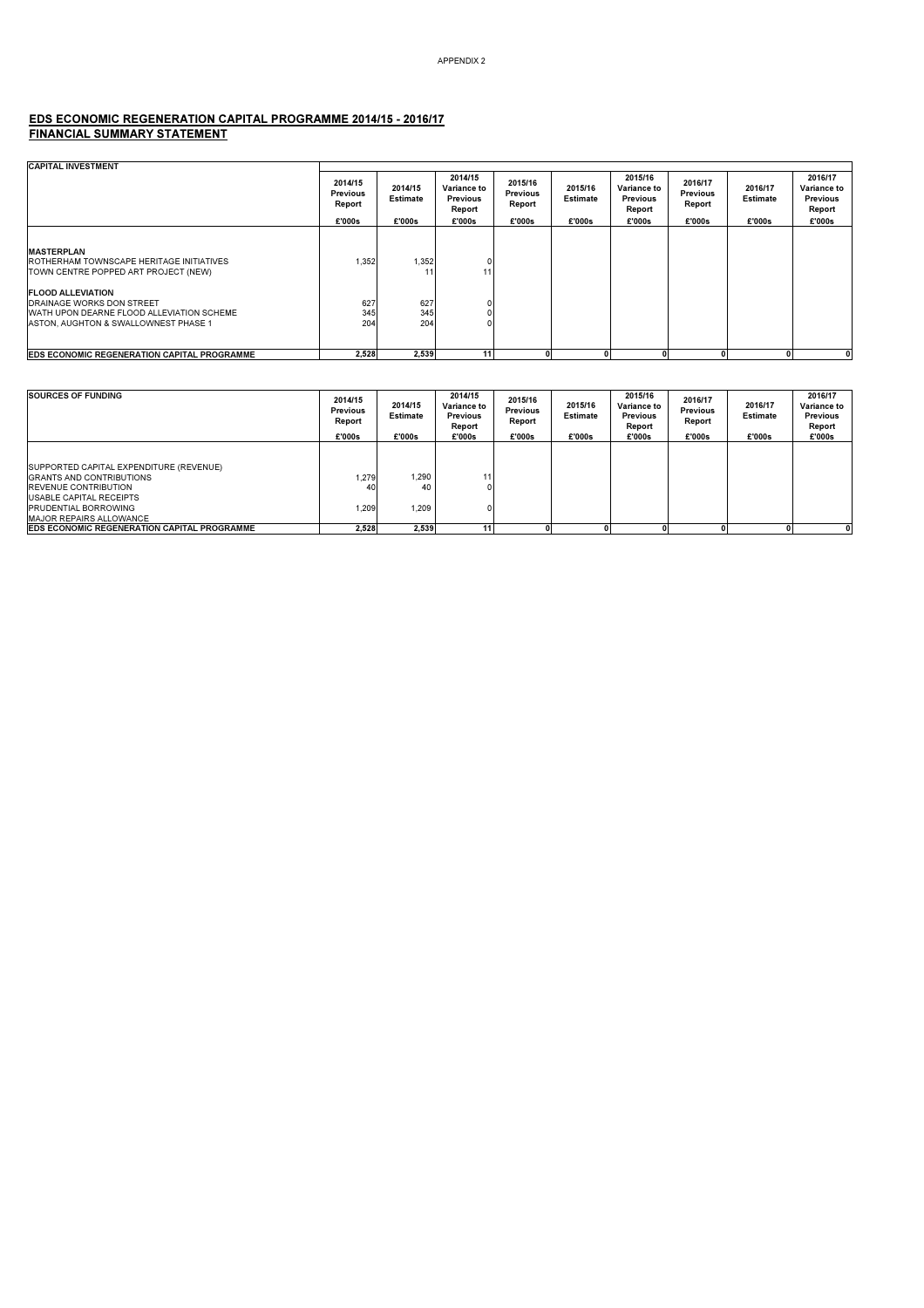#### EDS - OTHER CAPITAL PROGRAMMES 2014/15 - 2016/17 FINANCIAL SUMMARY STATEMENT

| <b>CAPITAL INVESTMENT</b>                                                                                                                                                                                            |                                      |                                   |                                                     |                                      |                            |                                                     |                                      |                            |                                                     |
|----------------------------------------------------------------------------------------------------------------------------------------------------------------------------------------------------------------------|--------------------------------------|-----------------------------------|-----------------------------------------------------|--------------------------------------|----------------------------|-----------------------------------------------------|--------------------------------------|----------------------------|-----------------------------------------------------|
|                                                                                                                                                                                                                      | 2014/15<br><b>Previous</b><br>Report | 2014/15<br><b>Estimate</b>        | 2014/15<br>Variance to<br><b>Previous</b><br>Report | 2015/16<br><b>Previous</b><br>Report | 2015/16<br><b>Estimate</b> | 2015/16<br>Variance to<br><b>Previous</b><br>Report | 2016/17<br><b>Previous</b><br>Report | 2016/17<br><b>Estimate</b> | 2016/17<br>Variance to<br><b>Previous</b><br>Report |
|                                                                                                                                                                                                                      | £'000s                               | £'000s                            | £'000s                                              | £'000s                               | £'000s                     | £'000s                                              | £'000s                               | £'000s                     | £'000s                                              |
|                                                                                                                                                                                                                      |                                      |                                   |                                                     |                                      |                            |                                                     |                                      |                            |                                                     |
| <b>ASSET MANAGEMENT</b><br>ANCILLARY SERVICES BUILDING<br><b>BAILEY HOUSE RENOVATION</b><br>DEMOLITION OF FORMER COUNCIL OFFICES<br><b>IDEMOLITION OF INTERNATIONAL CENTRE</b><br>McALLOY - ASTON CSC<br>R-EVOLUTION | 195<br>255<br>115<br>280<br>4.000    | 195<br>255<br>115<br>280<br>4,000 | 0<br>U                                              |                                      |                            |                                                     |                                      |                            |                                                     |
| <b>WASTE MANAGEMENT</b><br><b>IPFI RESIDUAL WASTE FACILITY</b><br><b>CAGED VEHICLE HIAB REPLACEMENT</b>                                                                                                              |                                      | 312                               | 312                                                 | 5,764                                | 5,764                      |                                                     |                                      |                            |                                                     |
| <b>ROTHERHAM ECONOMIC REGENERATION FUND</b><br><b>ITOWN CENTRE BUSINESS VITALITY SCHEME-PRIVATE PROPERTIES</b><br><b>ITOWN CENTRE BUSINESS VITALITY SCHEME-RMBC PROPERTIES</b>                                       | 74<br>15                             | 74<br>15 <sub>1</sub>             | 0<br>U                                              |                                      |                            |                                                     |                                      |                            |                                                     |
| <b>EDS - OTHER CAPITAL PROGRAMMES</b>                                                                                                                                                                                | 4,935                                | 5,247                             | 312                                                 | 5,764                                | 5.764                      |                                                     | 0                                    | O                          | $\mathbf{0}$                                        |

| SOURCES OF FUNDING                                                                                                                                                                                                   | 2014/15<br><b>Previous</b><br>Report<br>£'000s | 2014/15<br><b>Estimate</b><br>£'000s | 2014/15<br>Variance to<br><b>Previous</b><br>Report<br>£'000s | 2015/16<br><b>Previous</b><br>Report<br>£'000s | 2015/16<br><b>Estimate</b><br>£'000s | 2015/16<br>Variance to<br><b>Previous</b><br>Report<br>£'000s | 2016/17<br><b>Previous</b><br>Report<br>£'000s | 2016/17<br><b>Estimate</b><br>£'000s | 2016/17<br>Variance to<br><b>Previous</b><br>Report<br>£'000s |
|----------------------------------------------------------------------------------------------------------------------------------------------------------------------------------------------------------------------|------------------------------------------------|--------------------------------------|---------------------------------------------------------------|------------------------------------------------|--------------------------------------|---------------------------------------------------------------|------------------------------------------------|--------------------------------------|---------------------------------------------------------------|
| <b>ISUPPORTED CAPITAL EXPENDITURE (REVENUE)</b><br><b>GRANTS AND CONTRIBUTIONS</b><br><b>REVENUE CONTRIBUTION</b><br><b>USABLE CAPITAL RECEIPTS</b><br><b>PRUDENTIAL BORROWING</b><br><b>MAJOR REPAIRS ALLOWANCE</b> | 115<br>4.820                                   | 115<br>5,132                         | 312                                                           | 5.764                                          | 5.764                                |                                                               | n                                              |                                      |                                                               |
| <b>EDS - OTHER CAPITAL PROGRAMMES</b>                                                                                                                                                                                | 4.935                                          | 5.247                                | 312                                                           | 5.764                                          | 5.764                                |                                                               |                                                |                                      | 0                                                             |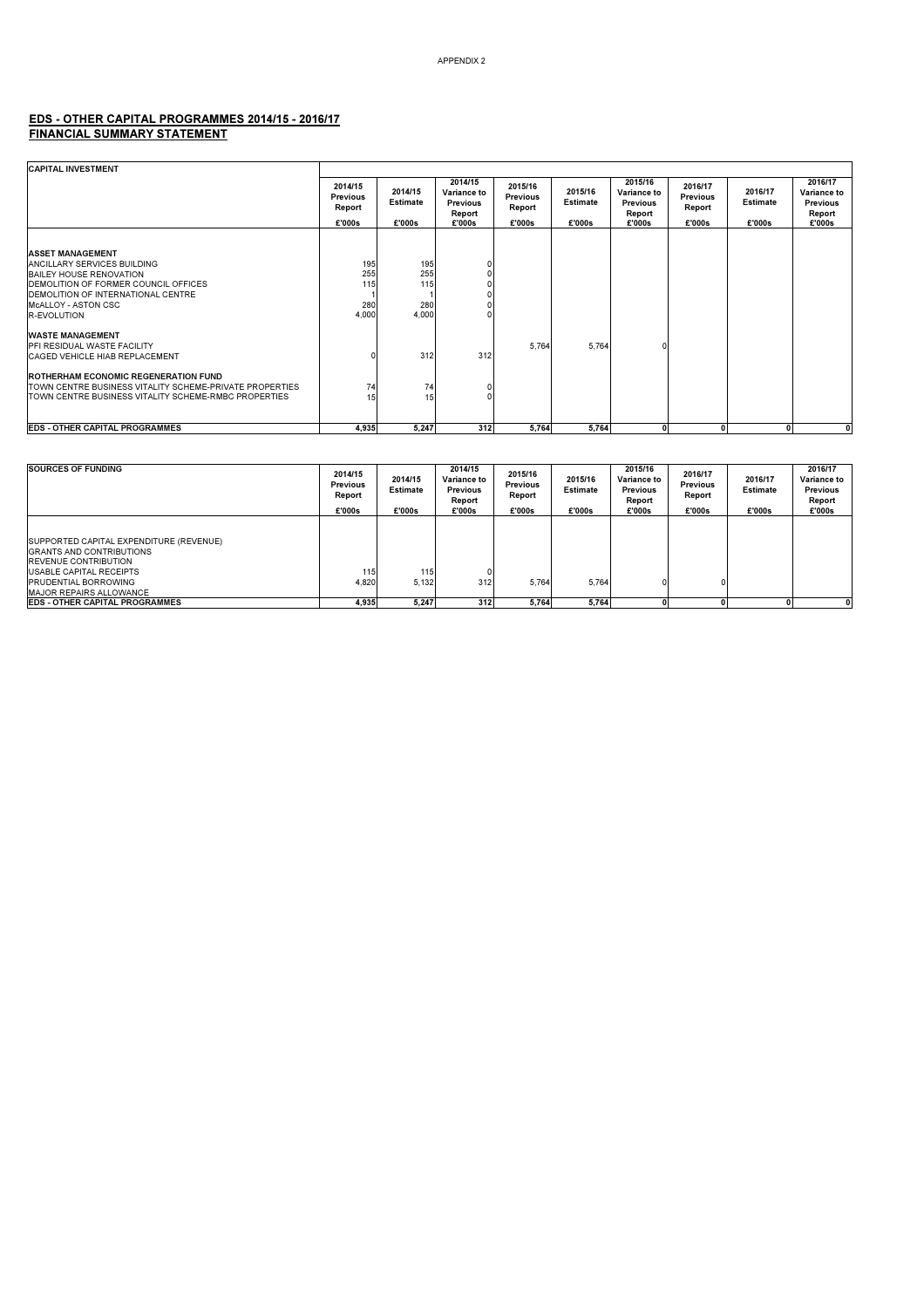#### SUMMARY EDS CAPITAL PROGRAMME 2014/15 - 2016/17

| TOTAL EDS INVESTMENT | 2014/15<br>Previous<br>Report | 2014/15<br><b>Estimate</b> | 2014/15<br>Variance to<br>Previous<br>Report | 2015/16<br>Previous<br>Report | 2015/16<br><b>Estimate</b> | 2015/16<br><b>Variance to</b><br><b>Previous</b><br>Report | 2016/17<br>Previous<br>Report | 2016/17<br><b>Estimate</b> | 2016/17<br>Variance to<br><b>Previous</b><br>Report |
|----------------------|-------------------------------|----------------------------|----------------------------------------------|-------------------------------|----------------------------|------------------------------------------------------------|-------------------------------|----------------------------|-----------------------------------------------------|
|                      | £'000s                        | £'000s                     | £'000s                                       | £'000s                        | €'000s                     | £'000s                                                     | £'000s                        | £'000s                     | £'000s                                              |
|                      | 28.746                        | 29.400                     | 654                                          | 8,159                         | 10.658                     | 2,499                                                      | 1,200                         | 1,200                      |                                                     |

| <b>SOURCES OF FUNDING</b>                                                                                                                                                                                    | 2014/15<br><b>Previous</b><br>Report<br>£'000s | 2014/15<br><b>Estimate</b><br>£'000s | 2014/15<br><b>Variance to</b><br><b>Previous</b><br>Report<br>£'000s | 2015/16<br><b>Previous</b><br>Report<br>£'000s | 2015/16<br><b>Estimate</b><br>£'000s | 2015/16<br>Variance to<br><b>Previous</b><br>Report<br>£'000s | 2016/17<br><b>Previous</b><br>Report<br>£'000s | 2016/17<br>Estimate<br>£'000s | 2016/17<br>Variance to<br><b>Previous</b><br>Report<br>£'000s |
|--------------------------------------------------------------------------------------------------------------------------------------------------------------------------------------------------------------|------------------------------------------------|--------------------------------------|----------------------------------------------------------------------|------------------------------------------------|--------------------------------------|---------------------------------------------------------------|------------------------------------------------|-------------------------------|---------------------------------------------------------------|
| SUPPORTED CAPITAL EXPENDITURE (REVENUE)<br><b>GRANTS AND CONTRIBUTIONS</b><br><b>REVENUE CONTRIBUTION</b><br><b>USABLE CAPITAL RECEIPTS</b><br><b>PRUDENTIAL BORROWING</b><br><b>MAJOR REPAIRS ALLOWANCE</b> | 16,306<br>68<br>198<br>12.174                  | 17,578<br>68<br>198<br>11.556        | 1.272<br>$-618$                                                      | 8.159                                          | 1.496<br>9.162                       | .496<br>1.003                                                 | 1.200                                          | 1.200                         | 0<br>0<br>0<br>$\mathbf 0$                                    |
| <b>EDS CAPITAL PROGRAMME</b>                                                                                                                                                                                 | 28.746                                         | 29.400                               | 654                                                                  | 8.159                                          | 10.658                               | 2.499                                                         | 1.200                                          | 1,200                         |                                                               |

#### EDS CAPITAL INVESTMENT BY WARD 2014/15 - 2016/17

| <b>EDS CAPITAL INVESTMENT BY WARD</b> |                                      |                            |                                                     |                                      |                            |                                                     |                                      |                            |                                                     |
|---------------------------------------|--------------------------------------|----------------------------|-----------------------------------------------------|--------------------------------------|----------------------------|-----------------------------------------------------|--------------------------------------|----------------------------|-----------------------------------------------------|
|                                       | 2014/15<br><b>Previous</b><br>Report | 2014/15<br><b>Estimate</b> | 2014/15<br>Variance to<br><b>Previous</b><br>Report | 2015/16<br><b>Previous</b><br>Report | 2015/16<br><b>Estimate</b> | 2015/16<br>Variance to<br><b>Previous</b><br>Report | 2016/17<br><b>Previous</b><br>Report | 2016/17<br><b>Estimate</b> | 2016/17<br>Variance to<br><b>Previous</b><br>Report |
|                                       | £'000s                               | £'000s                     | £'000s                                              | £'000s                               | £'000s                     | £'000s                                              | £'000s                               | £'000s                     | £'000s                                              |
|                                       |                                      |                            |                                                     |                                      |                            |                                                     |                                      |                            |                                                     |
| <b>ANSTON &amp; WOODSETTS</b>         | 52                                   | 332                        | 280                                                 | O                                    |                            |                                                     |                                      |                            |                                                     |
| <b>BOSTON CASTLE</b>                  | 6,768                                | 6,888                      | 120                                                 | 370                                  | 925                        | 555                                                 |                                      |                            |                                                     |
| <b>BRINSWORTH &amp; CATCLIFFE</b>     | 3,232                                | 3,126                      | $-106$                                              |                                      | 1,744                      | 1,744                                               |                                      |                            |                                                     |
| <b>DINNINGTON</b>                     |                                      |                            | ٥                                                   |                                      |                            |                                                     |                                      |                            |                                                     |
| <b>HELLABY</b>                        |                                      | $\Omega$                   | n                                                   |                                      |                            |                                                     |                                      |                            |                                                     |
| <b>HOLDERNESS</b>                     | 1,099                                | 923                        | $-176$                                              |                                      | 100                        | 100                                                 |                                      |                            |                                                     |
| <b>HOOBER</b>                         |                                      | $\Omega$                   |                                                     |                                      |                            |                                                     |                                      |                            |                                                     |
| <b>KEPPEL</b>                         |                                      | $\Omega$                   |                                                     |                                      |                            |                                                     |                                      |                            |                                                     |
| <b>MALTBY</b>                         | 48                                   | 48                         |                                                     |                                      |                            |                                                     |                                      |                            |                                                     |
| <b>RAWMARSH</b>                       |                                      | $\Omega$                   |                                                     |                                      |                            |                                                     |                                      |                            |                                                     |
| <b>ROTHER VALE</b>                    | 310                                  | 310                        |                                                     |                                      |                            |                                                     |                                      |                            |                                                     |
| <b>ROTHERHAM EAST</b>                 |                                      | $\Omega$                   |                                                     |                                      |                            |                                                     |                                      |                            |                                                     |
| <b>ROTHERHAM WEST</b>                 |                                      |                            |                                                     |                                      |                            |                                                     |                                      |                            |                                                     |
| <b>SILVERWOOD</b>                     |                                      | 125                        | 125                                                 |                                      |                            |                                                     |                                      |                            |                                                     |
| <b>SITWELL</b>                        |                                      |                            | ٥                                                   |                                      |                            |                                                     |                                      |                            |                                                     |
| <b>SWINTON</b>                        |                                      | 0                          |                                                     |                                      |                            |                                                     |                                      |                            |                                                     |
| VALLEY                                | 2,137                                | 0                          | $-2,137$                                            |                                      |                            |                                                     |                                      |                            |                                                     |
| <b>WALES</b>                          | 826                                  | 650                        | $-176$                                              |                                      | 100                        | 100                                                 |                                      |                            |                                                     |
| <b>WATH</b>                           | 500                                  | 500                        |                                                     |                                      |                            |                                                     |                                      |                            |                                                     |
| <b>WICKERSLEY</b>                     |                                      | $\Omega$                   |                                                     |                                      |                            |                                                     |                                      |                            |                                                     |
| <b>WINGFIELD</b>                      |                                      |                            |                                                     |                                      |                            |                                                     |                                      |                            |                                                     |
| <b>ALL WARDS</b>                      | 13,774                               | 16,498                     | 2,724                                               | 7,789                                | 7.789                      | 0                                                   | 1,200                                | 1,200                      |                                                     |
|                                       |                                      |                            |                                                     |                                      |                            |                                                     |                                      |                            |                                                     |
| <b>EDS CAPITAL PROGRAMME</b>          | 28,746                               | 29,400                     | 654                                                 | 8,159                                | 10.658                     | 2,499                                               | 1,200                                | 1,200                      | $\mathbf{0}$                                        |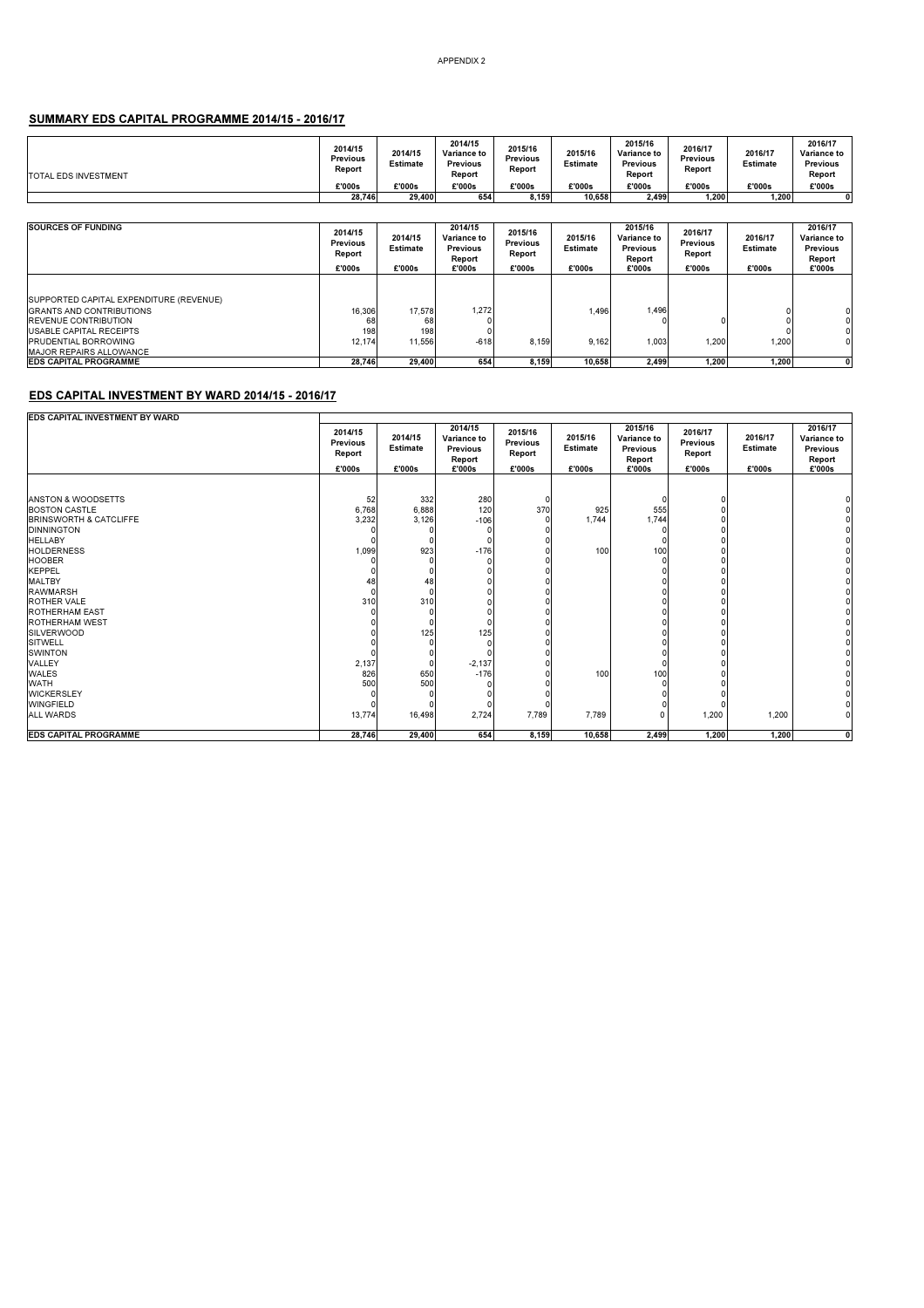# Appendix 3

## NEIGHBOURHOODS & ADULT SERVICES CAPITAL PROGRAMME 2014/15 - 2016/17FINANCIAL SUMMARY STATEMENT

| <b>CAPITAL INVESTMENT BY PROJECT</b>                                                                                                                                                                                                                                                                                                                                                                                                                                                                                                                                                                                                                                                                                    |                                                                                                                                                |                                                                                                                                                       |                                                                                    |                                                                                                               |                                                                                                                     |                                                                      |                                                                                                     |                                                                                                                                        |                                                                      |
|-------------------------------------------------------------------------------------------------------------------------------------------------------------------------------------------------------------------------------------------------------------------------------------------------------------------------------------------------------------------------------------------------------------------------------------------------------------------------------------------------------------------------------------------------------------------------------------------------------------------------------------------------------------------------------------------------------------------------|------------------------------------------------------------------------------------------------------------------------------------------------|-------------------------------------------------------------------------------------------------------------------------------------------------------|------------------------------------------------------------------------------------|---------------------------------------------------------------------------------------------------------------|---------------------------------------------------------------------------------------------------------------------|----------------------------------------------------------------------|-----------------------------------------------------------------------------------------------------|----------------------------------------------------------------------------------------------------------------------------------------|----------------------------------------------------------------------|
|                                                                                                                                                                                                                                                                                                                                                                                                                                                                                                                                                                                                                                                                                                                         | 2014/15<br><b>Estimate</b><br>£'000s                                                                                                           | 2014/15<br><b>Revised</b><br>£'000s                                                                                                                   | 2014/15<br><b>Variance to</b><br><b>Previous</b><br>Report<br>£'000s               | 2015/16<br><b>Estimate</b><br>£'000s                                                                          | 2015/16<br><b>Revised</b><br>£'000s                                                                                 | 2015/16<br><b>Variance to</b><br><b>Previous</b><br>Report<br>£'000s | 2016/17<br><b>Estimate</b><br>£'000s                                                                | 2016/17<br><b>Revised</b><br>£'000s                                                                                                    | 2016/17<br><b>Variance to</b><br><b>Previous</b><br>Report<br>£'000s |
|                                                                                                                                                                                                                                                                                                                                                                                                                                                                                                                                                                                                                                                                                                                         |                                                                                                                                                |                                                                                                                                                       |                                                                                    |                                                                                                               |                                                                                                                     |                                                                      |                                                                                                     |                                                                                                                                        |                                                                      |
| <b>ADULT SERVICES</b>                                                                                                                                                                                                                                                                                                                                                                                                                                                                                                                                                                                                                                                                                                   |                                                                                                                                                |                                                                                                                                                       |                                                                                    |                                                                                                               |                                                                                                                     |                                                                      |                                                                                                     |                                                                                                                                        |                                                                      |
| <b>ASSISTIVE TECHNOLOGY</b><br><b>REWS EQUIPMENT</b><br>ROTHERCARE ALARMS<br>TREEFIELDS LEARNING CENTRE - FENCING                                                                                                                                                                                                                                                                                                                                                                                                                                                                                                                                                                                                       | 460<br>190<br>526                                                                                                                              | 460<br>190<br>526                                                                                                                                     |                                                                                    |                                                                                                               |                                                                                                                     |                                                                      |                                                                                                     |                                                                                                                                        |                                                                      |
| <b>IMPROVING COUNCIL HOUSING &amp; HOUSING SERVICES</b><br><b>REFURBISHMENT</b><br><b>REPLACEMENT WINDOWS</b><br><b>ENVIRONMENTAL WORKS</b><br><b>DECENT HOMES VOID PROGRAMME</b><br>REPLACEMENT OF CENTRAL HEATING<br>ELECTRICAL BOARD & BOND<br>REPLACEMENT OF COMMUNAL DOORS (HIGH SECURITY)<br><b>ASBESTOS TESTING</b><br>FLAT DOOR REPLACEMENT<br><b>DISTRICT HEATING CONVERSIONS</b><br><b>BOUNDARY WALL TREATMENTS</b><br><b>GENERAL STRUCTURES</b><br><b>EXTERNAL INSULATION</b><br><b>NEW IT SYSTEMS</b><br>NON-TRADITIONAL INVESTMENT<br><b>STRATEGIC ACQUISITIONS</b><br><b>NEW BUILD DPU BUNGALOWS</b><br><b>ENABLING WORKS HRA LAND</b><br>LADY OAKS FLATS ENVIRONMENTS<br>SHELTERED HOUSING COMMUNAL AREA | 12,427<br>200<br>1,612<br>2,900<br>3,761<br>200<br>891<br>380<br>76<br>2,000<br>425<br>650<br>50<br>274<br>1,400<br>2,836<br>500<br>100<br>100 | 12,986<br>211<br>1,612<br>2,900<br>3,761<br>150<br>891<br>380<br>76<br>1,800<br>100<br>650<br>50<br>274<br>1,400<br>1,537<br>300<br>100<br>400<br>100 | 559<br>11<br>0<br>O<br>$-50$<br>$-200$<br>$-325$<br>0<br>$-1,299$<br>$-200$<br>400 | 12,112<br>O<br>1,500<br>2,950<br>3,261<br>205<br>500<br>400<br>1,000<br>625<br>650<br>50<br>1,400<br>0<br>100 | 12,112<br>1,500<br>2,950<br>3,261<br>205<br>500<br>400<br>1,000<br>625<br>650<br>50<br>1,400<br>1,299<br>200<br>100 | 1,299<br>200                                                         | 12,148<br>1,500<br>3,000<br>3,261<br>210<br>500<br>410<br>1,000<br>625<br>650<br>50<br>1,400<br>100 | 12,148<br>$\Omega$<br>1,500<br>3,000<br>3,261<br>210<br>500<br>410<br>-0<br>1,000<br>625<br>650<br>50<br>$\Omega$<br>1,400<br>0<br>100 | 0                                                                    |
| <b>FAIR ACCESS TO ALL</b><br>DISABLED FACILITIES GRANT (PRIVATE SECTOR)<br>DISABLED ADAPTATIONS (PUBLIC SECTOR)                                                                                                                                                                                                                                                                                                                                                                                                                                                                                                                                                                                                         | 1,311<br>2,078                                                                                                                                 | 2,016<br>2,078                                                                                                                                        | 705                                                                                | 1,311<br>1,950                                                                                                | 1,311<br>1,950                                                                                                      | 01                                                                   | 1,311<br>1,897                                                                                      | 1,311<br>1,897                                                                                                                         | 0<br>$\Omega$                                                        |
| <b>NEIGHBOURHOOD REGENERATION &amp; RENEWAL</b><br><b>GALLERY TOWN - DINNINGTON IMPROVEMENTS</b><br><b>CANKLOW PHASE 1 &amp; 2</b><br>BELLOWS ROAD SERVICE CENTRE CLEARANCE<br><b>GARAGE SITE INVESTMENT</b><br>MONKSBRIDGE DEMOLITION DINNINGTON<br>DOE QUARRY LANE STREET SCENE<br>FUEL POVERTY - VULNERABLE PEOPLE                                                                                                                                                                                                                                                                                                                                                                                                   | 721<br>592<br>250<br>303                                                                                                                       | 721<br>592<br>250<br>80<br>90<br>303                                                                                                                  | 80<br>90                                                                           |                                                                                                               |                                                                                                                     |                                                                      |                                                                                                     |                                                                                                                                        |                                                                      |
| NEIGHBOURHOODS IMPROVEMENTS NON-HIP PROGRAMME<br><b>AIR QUALITY GRANT</b><br><b>LANDFILL SITES</b>                                                                                                                                                                                                                                                                                                                                                                                                                                                                                                                                                                                                                      | 106                                                                                                                                            | -7<br>106                                                                                                                                             |                                                                                    |                                                                                                               |                                                                                                                     |                                                                      |                                                                                                     |                                                                                                                                        |                                                                      |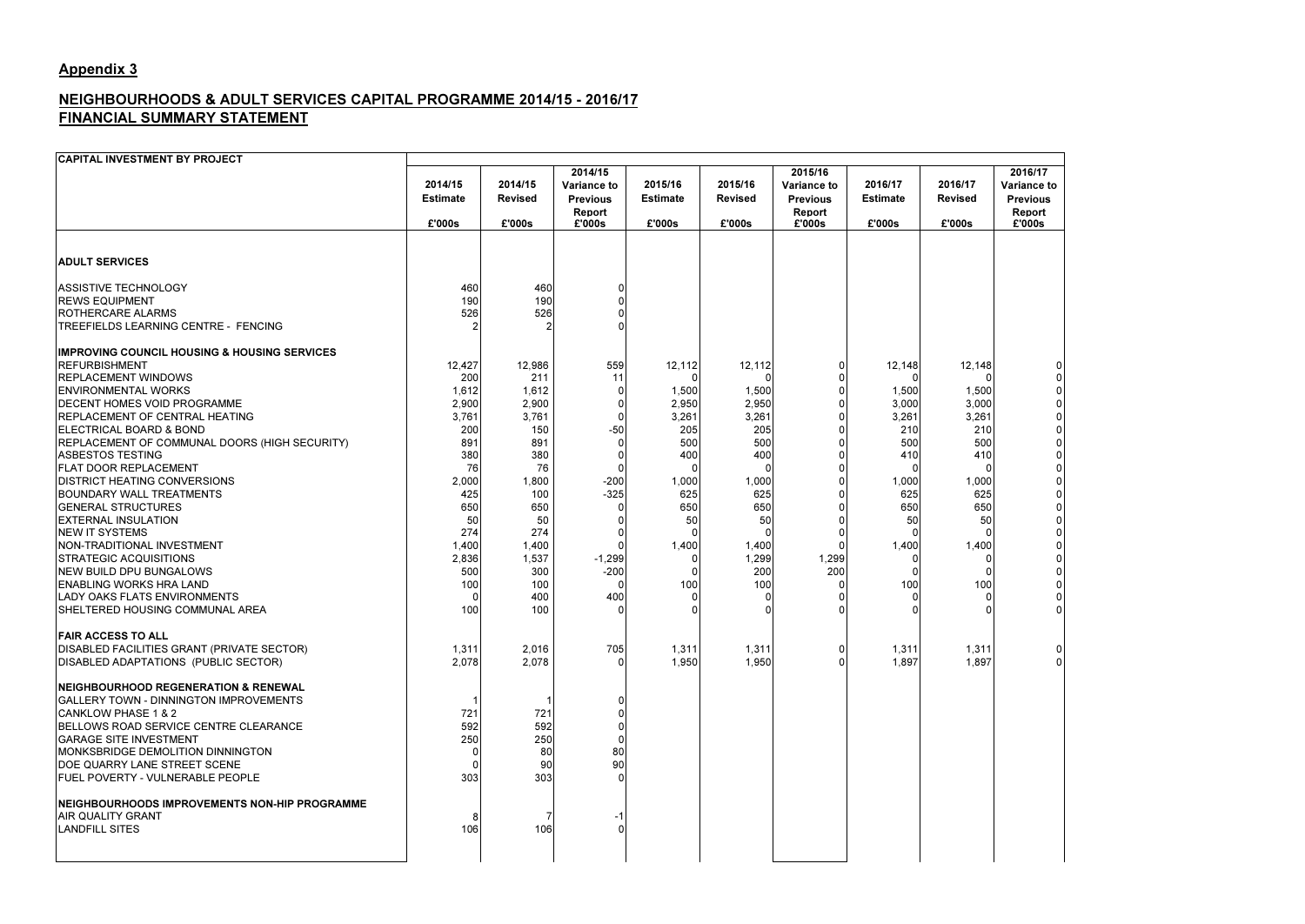| <b>PROGRAMME</b><br><b>SERVICES</b><br><b>INEIGHBOURHOODS &amp;</b><br>$\sim$<br>، & ADUL<br>$\mathbf{A}$<br>. .<br>IVI IVI E | $-$ 000<br>- 330 هـ ، ب | .100 | 230 | 28.014 | 29.51'<br>59. J I L | ا399.، | 28,062 | 28.062 |  |
|-------------------------------------------------------------------------------------------------------------------------------|-------------------------|------|-----|--------|---------------------|--------|--------|--------|--|
|                                                                                                                               |                         |      |     |        |                     |        |        |        |  |

| <b>SOURCES OF FUNDING</b>                                     |                 |                | 2014/15            |                 |                | 2015/16            |                 |                | 2016/17            |
|---------------------------------------------------------------|-----------------|----------------|--------------------|-----------------|----------------|--------------------|-----------------|----------------|--------------------|
|                                                               | 2014/15         | 2014/15        | <b>Variance to</b> | 2015/16         | 2015/16        | <b>Variance to</b> | 2016/17         | 2016/17        | <b>Variance to</b> |
|                                                               | <b>Estimate</b> | <b>Revised</b> | <b>Previous</b>    | <b>Estimate</b> | <b>Revised</b> | <b>Previous</b>    | <b>Estimate</b> | <b>Revised</b> | <b>Previous</b>    |
|                                                               |                 |                | Report             |                 |                | Report             |                 |                | <b>Report</b>      |
|                                                               | £'000s          | £'000s         | £'000s             | £'000s          | £'000s         | £'000s             | £'000s          | £'000s         | £'000s             |
|                                                               |                 |                |                    |                 |                |                    |                 |                |                    |
| SUPPORTED CAPITAL EXPENDITURE (REVENUE)                       |                 |                |                    |                 |                |                    |                 |                |                    |
| <b>IGRANTS AND CONTRIBUTIONS</b>                              | 2,619           | 3,162          | 543                | 979             | 1,416          | 437                | 979             | 979            | 01                 |
| <b>IREVENUE CONTRIBUTION</b>                                  | 8,513           | 8,513          |                    | 6,039           | 6,039          |                    | 6,087           | 6,087          | 01                 |
| <b>IUSABLE CAPITAL RECEIPTS</b>                               | 1,495           | 2,216          | 721                | 332             | 332            | 0                  | 332             | 332            | ΟI                 |
| <b>IPRUDENTIAL BORROWING</b>                                  | 2,942           | 1,643          | $-1,299$           |                 | 862            | 862                |                 |                | ΩI                 |
| <b>IEARMARKED RESERVES</b>                                    |                 |                |                    |                 |                |                    |                 |                | ΟI                 |
| <b>IMAJOR REPAIRS ALLOWANCE</b>                               | 21,761          | 21,566         | $-195$             | 20,664          | 20,864         | 200                | 20,664          | 20,664         | ΩI                 |
| <b>INEIGHBOURHOODS &amp; ADULT SERVICES CAPITAL PROGRAMME</b> | 37,330          | 37,100         | $-230$             | 28,014          | 29,513         | 1,499              | 28,062          | 28,062         | 0 I                |

# NEIGHBOURHOODS & ADULT SERVICES<br>CAPITAL <mark>INVESTMENT BY WARD 2014/15 -</mark>

2016/17

|             |                                                     |                                                    |                                                |                                      |                                                    |                                                            |                                      | 2016/17                                            |
|-------------|-----------------------------------------------------|----------------------------------------------------|------------------------------------------------|--------------------------------------|----------------------------------------------------|------------------------------------------------------------|--------------------------------------|----------------------------------------------------|
|             |                                                     | <b>Variance to</b>                                 |                                                |                                      |                                                    |                                                            |                                      | <b>Variance to</b>                                 |
|             |                                                     |                                                    |                                                |                                      |                                                    |                                                            |                                      | <b>Previous</b>                                    |
|             |                                                     | Report                                             |                                                |                                      | Report                                             |                                                            |                                      | Report                                             |
|             |                                                     |                                                    |                                                |                                      |                                                    |                                                            |                                      | £'000s                                             |
|             |                                                     |                                                    |                                                |                                      |                                                    |                                                            |                                      |                                                    |
|             |                                                     |                                                    |                                                | $\Omega$                             |                                                    |                                                            |                                      |                                                    |
| 721         | 1,121                                               | 400                                                |                                                | 0                                    |                                                    |                                                            |                                      |                                                    |
|             |                                                     |                                                    |                                                | 0                                    |                                                    |                                                            |                                      |                                                    |
|             | 171                                                 | 170                                                |                                                |                                      |                                                    |                                                            |                                      |                                                    |
|             | 435                                                 | 435                                                |                                                |                                      |                                                    |                                                            |                                      |                                                    |
|             |                                                     |                                                    |                                                |                                      |                                                    |                                                            |                                      |                                                    |
|             |                                                     |                                                    |                                                |                                      |                                                    |                                                            |                                      |                                                    |
|             | 300                                                 | 300                                                |                                                |                                      |                                                    |                                                            |                                      |                                                    |
|             |                                                     |                                                    |                                                |                                      | C                                                  |                                                            |                                      |                                                    |
| 1,320       | 2,129                                               | 809                                                |                                                | 1,268                                | 1,268                                              |                                                            |                                      |                                                    |
|             |                                                     |                                                    |                                                |                                      |                                                    | ∩                                                          |                                      | 01                                                 |
|             |                                                     |                                                    |                                                |                                      |                                                    |                                                            |                                      | 01                                                 |
|             |                                                     |                                                    |                                                |                                      |                                                    |                                                            |                                      | 0                                                  |
|             |                                                     |                                                    |                                                |                                      |                                                    |                                                            |                                      | ΟI                                                 |
|             |                                                     |                                                    |                                                |                                      |                                                    |                                                            |                                      | 0                                                  |
|             |                                                     |                                                    |                                                |                                      |                                                    |                                                            |                                      | 0                                                  |
|             |                                                     |                                                    |                                                |                                      |                                                    |                                                            |                                      | ΟI                                                 |
|             |                                                     |                                                    |                                                |                                      |                                                    |                                                            |                                      | $\overline{0}$                                     |
| 61          | 61                                                  |                                                    |                                                |                                      |                                                    |                                                            |                                      | $\overline{0}$                                     |
|             |                                                     |                                                    |                                                |                                      |                                                    |                                                            |                                      | $\overline{0}$                                     |
| 47          | 47                                                  |                                                    |                                                |                                      | -0                                                 | $\Omega$                                                   |                                      | 01                                                 |
| 35,180      | 32,836                                              | $-2,344$                                           | 28,014                                         | 28,245                               | 231                                                | 28,062                                                     | 28,062                               | $\overline{0}$                                     |
| 37,330      |                                                     | $-230$                                             | 28,014                                         | 29,513                               | 1,499                                              | 28,062                                                     | 28,062                               | $\mathbf{0}$                                       |
| <b>TRUE</b> | <b>TRUE</b>                                         |                                                    |                                                | <b>TRUE</b>                          |                                                    |                                                            | <b>TRUE</b>                          |                                                    |
|             | 2014/15<br><b>Estimate</b><br>£'000s<br><b>TRUE</b> | 2014/15<br><b>Revised</b><br>£'000s<br><b>TRUE</b> | 2014/15<br><b>Previous</b><br>£'000s<br>37,100 | 2015/16<br><b>Estimate</b><br>£'000s | 2015/16<br><b>Revised</b><br>£'000s<br><b>TRUE</b> | 2015/16<br><b>Variance to</b><br><b>Previous</b><br>£'000s | 2016/17<br><b>Estimate</b><br>£'000s | 2016/17<br><b>Revised</b><br>£'000s<br><b>TRUE</b> |